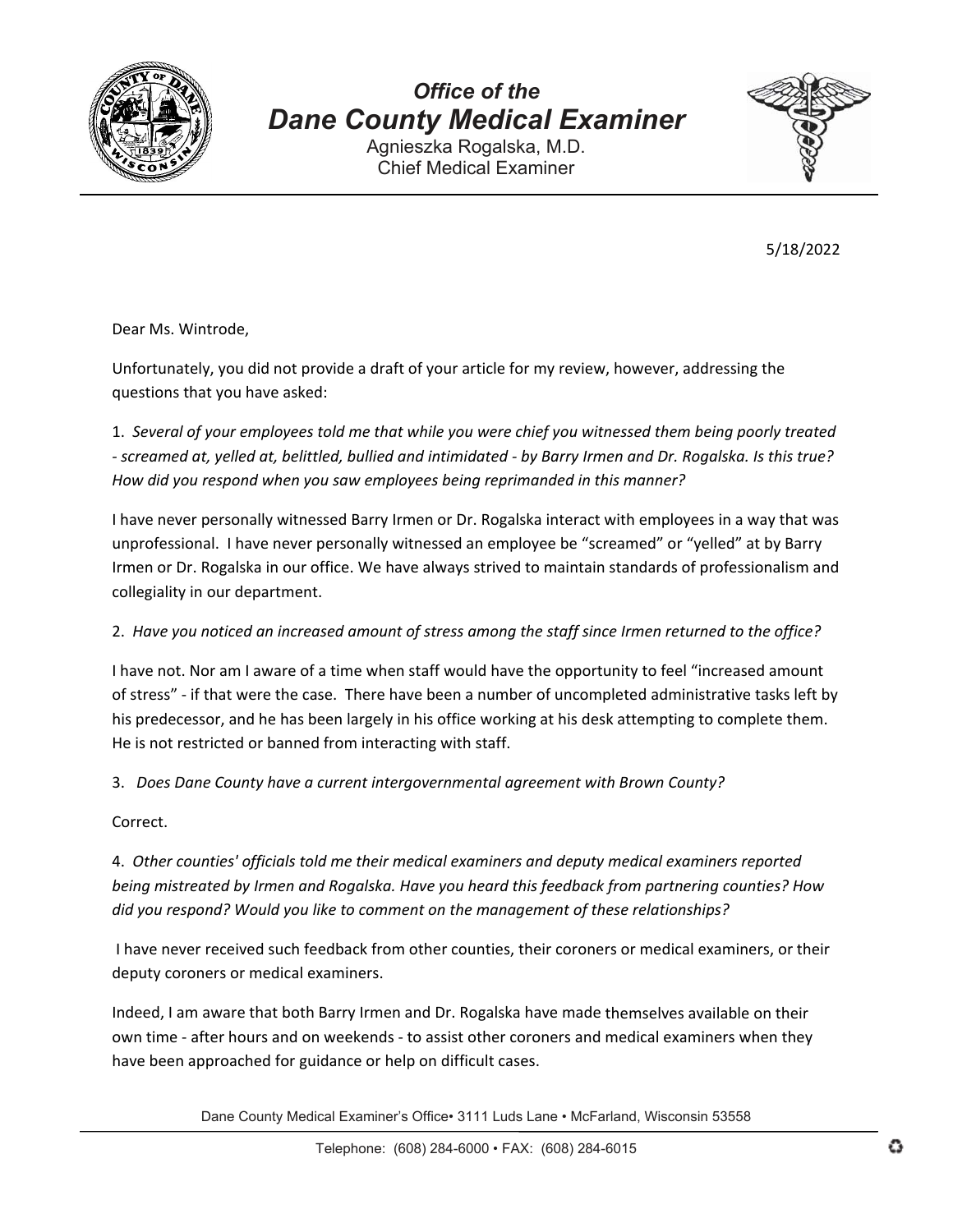

Agnieszka Rogalska, M.D. Chief Medical Examiner



Barry Irmen in particular devoted a great deal of time in assisting Rock County during sudden transitions in their Coroner's Office, and La Crosse during theirs as well. Dr. Rogalska also worked extensively in Brown County, training staff and working to establish the office during their transition from a Coroner system to a Medical Examiner system. (Let me know if the difference between the two systems is unclear, and I will explain).

Dr. Rogalska has spent many years on the board of the Wisconsin Coroners and Medical Examiners Association (WCMEA), working to assist and strengthen interaction and education between coroners and medical examiners throughout the state, on her own time.

It has been my experience that both of them have worked very hard to maintain excellent professional relationships with outside‐county coroners and medical examiners and deputy coroners and medical examiners, and to raise the standard of forensic investigation whenever asked for help.

5. *Two officials in other counties told me they refused to enter intergovernmental agreements with Dane because of Irmen's reputation of being a bully. Would you like to comment?*

I have no knowledge of this.

*6. Two former pathologists reported extreme mental stress due to the hostile work environment they experienced working under Dr. Rogalska. One was diagnosed with circumstantial anxiety and depression. One alleged Rogalska whispered a racial insult to her. Things eventually became so antagonistic she needed to invoke a safe word. These interactions happened while you were chief. Would you like to comment on these allegations? What kind of work environment would you like employees to experience?* 

I have never heard Dr. Rogalska raise her voice, lose her temper, or yell at another pathologist. I have never heard a racial insult uttered in the workplace, nor was one ever brought to my attention by a former pathologist. Both Dr. Rogalska and I (when I was the Chief) held pathologists to exacting scientific standards and encouraged them to be thorough and fact‐based. Such standards are a necessity in order to defend a physician's opinion during questioning in court appearances. When working with pathologists in this manner, both she and I did so professionally and with the ultimate goal of evoking the best out of the pathologist's practice for families, and creating the most accurate diagnosis possible. Sometimes this can be difficult to hear, especially for a pathologist early in their career.

We are aware that this work can be very difficult and stressful, and our volume is considerable. Our goal is always to provide the most scientifically accurate and humane service we can to the public we serve and to support our staff in their work as best we can. Dr. Rogalska, Barry Irmen, and I have always been available ‐‐ by phone, by email, at scenes, or at the examination table – to assist everyone in the office.

We want everyone to be successful and to feel fulfilled at work.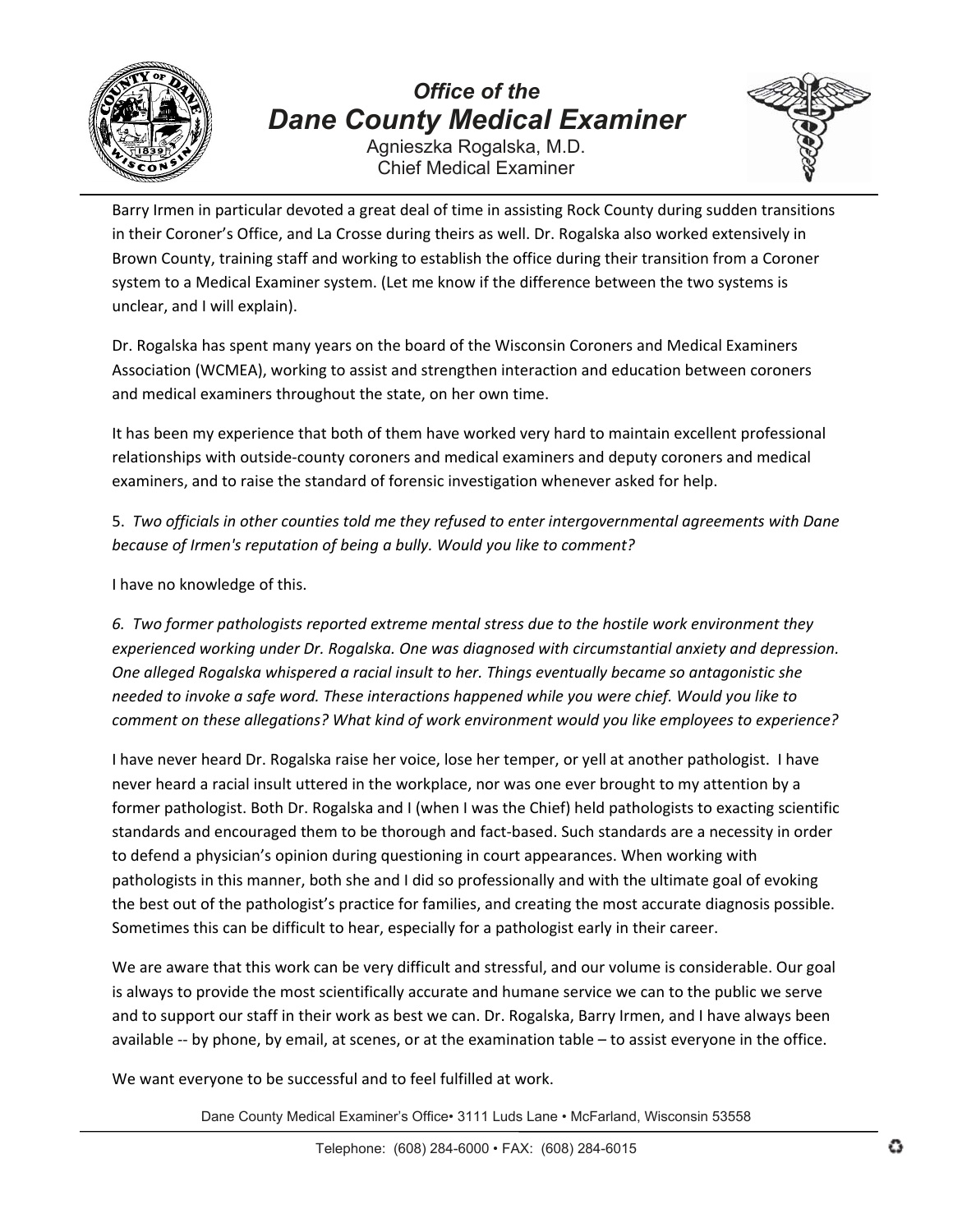

Agnieszka Rogalska, M.D. Chief Medical Examiner



We also accept that some employees may not be compatible with a workplace, and if that occurs despite our efforts ‐ we do our best to help them succeed elsewhere.

7. One former investigator and chief deputy coroner told me he had one-on-one conversations with you *to tell you Irmen's behavior was negatively impacting the office, alienating funeral homes, hospital supervisors, tissue banks and police departments. How did you respond to his concerns?* 

Without more information, I am unable to respond.

8. *What was the final outcome of the 2020 employee relations investigation? What action steps did you* take in response to what the staff told Employee Relations and the Office of Equity and Inclusion?

The final outcome of the 2020 employee relations investigation was that the DCMEO work environment has challenges that are similar to other County work environments. The majority of employees expressed their satisfaction with the work they perform and why they chose the field for their career. We were given a list of recommendations/expectations for improving the office environment, and many of these have been instituted since the investigation (including morning meetings, supervisor clarification, electronic calendars, alterations in feedback delivery, more formalized training, excusing investigators from attending autopsies, encouraged use of the county's Employee Assistance Program, and more regular employee evaluations).

9. *Employees and former pathologists pointed directly to the behavior of Irmen and Rogalska as the reason they left Dane County MEO. While it's true there is a nationwide demand for pathologists, all* investigators and paths that spoke with me said they loved their jobs and would have stayed had it not *been for their negative interactions with Irmen and Rogalska. What reasons were you given for why employees were leaving?* 

The reasons I have been given are varied, and included other job opportunities, family obligations, the workload, unhappiness with the schedule (particularly taking calls at night, responding to homicide scenes, and working weekends), geographical distance from family/friends, difficulty making new connections, as well as interpersonal conflicts with specific staff.

10. *I have been told the DCMEO's office is currently experiencing a backlog of hundreds of cases because of staff shortages and extraneous procedural requirements. How is your office handling the backlog? Are you anticipating new pathologists coming on board and when?* 

Like the majority of offices in the country, we are also working with the tremendous shortage in available forensic pathologists. We are continuing to recruit and expect to see additions to our staff this summer.